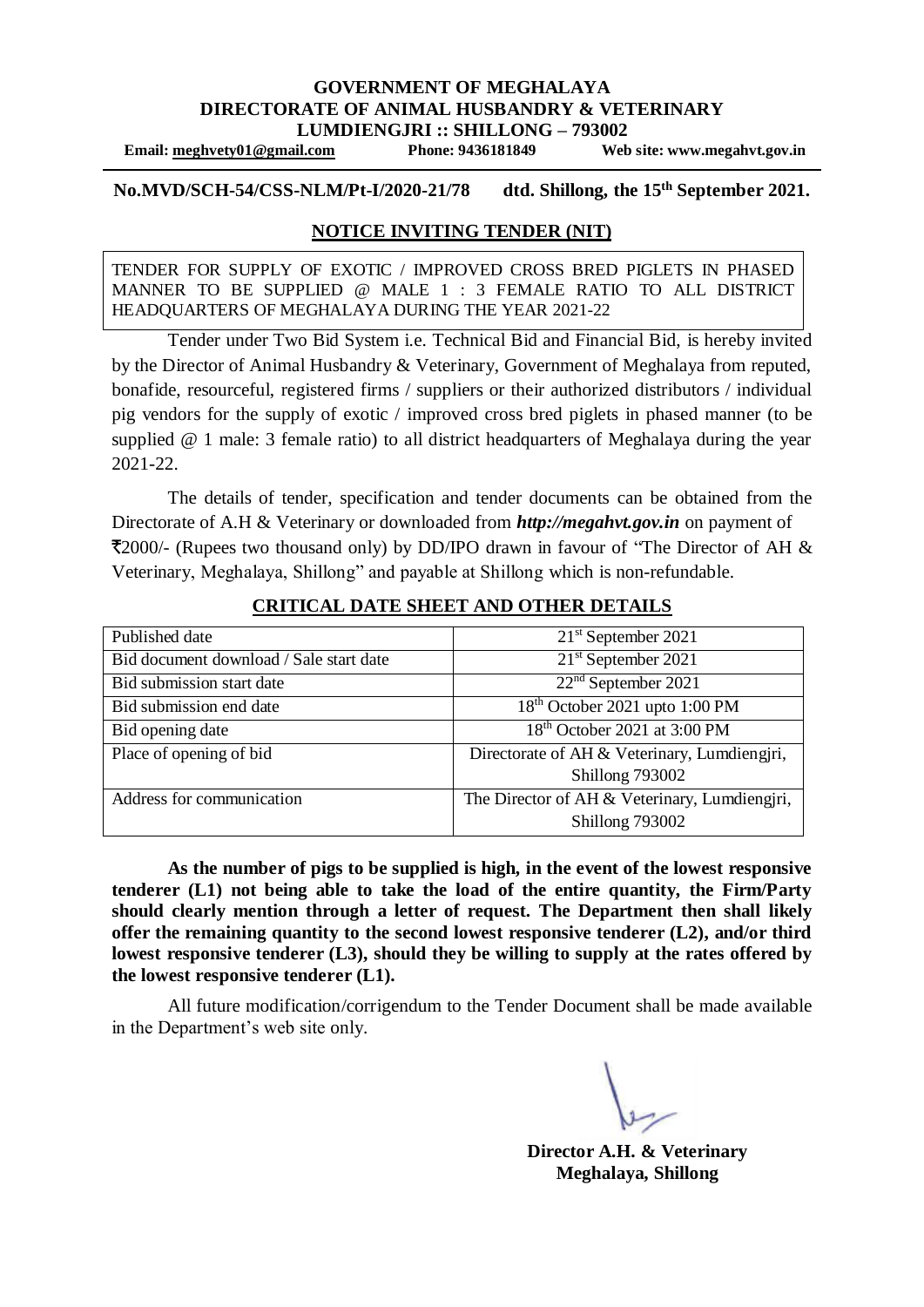#### **TENDER DOCUMENT**

Sealed tenders under Two Bid System i.e. Technical Bid and Financial Bid, is hereby invited by the Director of Animal Husbandry & Veterinary, Government of Meghalaya from reputed, bonafide, resourceful, registered firms / suppliers or their authorized distributors / individual pig vendors for the supply of exotic / improved cross bred piglets in phased manner to different locations as specified during the year 2021-22.

#### **1. NATURE & SCOPE OF WORK:**

1.1 Supply of exotic / improved cross bred piglets in phased manner as per specifications/ terms and conditions mentioned herein, duly supported by necessary documents.

#### **2. ELIGIBILITY CRITERIA:**

- 2.1 Bidder intending to bid shall fulfill the following eligibility criteria:
- 2.1.1 Shall be an institution, corporate house, registered society/NGO, recognized Firm/Farms which have minimum five year of experience in rearing and supplying of pigs of similar nature to State Government / organization of Government of India /etc.
- 2.1.2 Should have proven financial services capability, particularly in financing programmes /projects
- 2.1.3 Proof of Financial Status in the form of balance sheet/ITR
- 2.1.4 Should not have been banned / blacklisted / temporary suspended by any Government Department / Organisation

#### **3. INSTRUCTIONS TO BIDDERS:**

- 3.1 The Bidder qualifying the above criteria at Sl. 2 shall submit the bids in two separate sealed envelopes.
- 3.2 Sealed **Envelope (A)** would include **Technical Bid** and **EMD** (Earnest Money Deposit),**Declaration as per Annexure-I,** detailed declaration as per **Annexure-III** and also a brief history/background of their organization/Firm.
- 3.3 Sealed **Envelope (B)** would include the **Financial Bid** as per **Annexure-IV**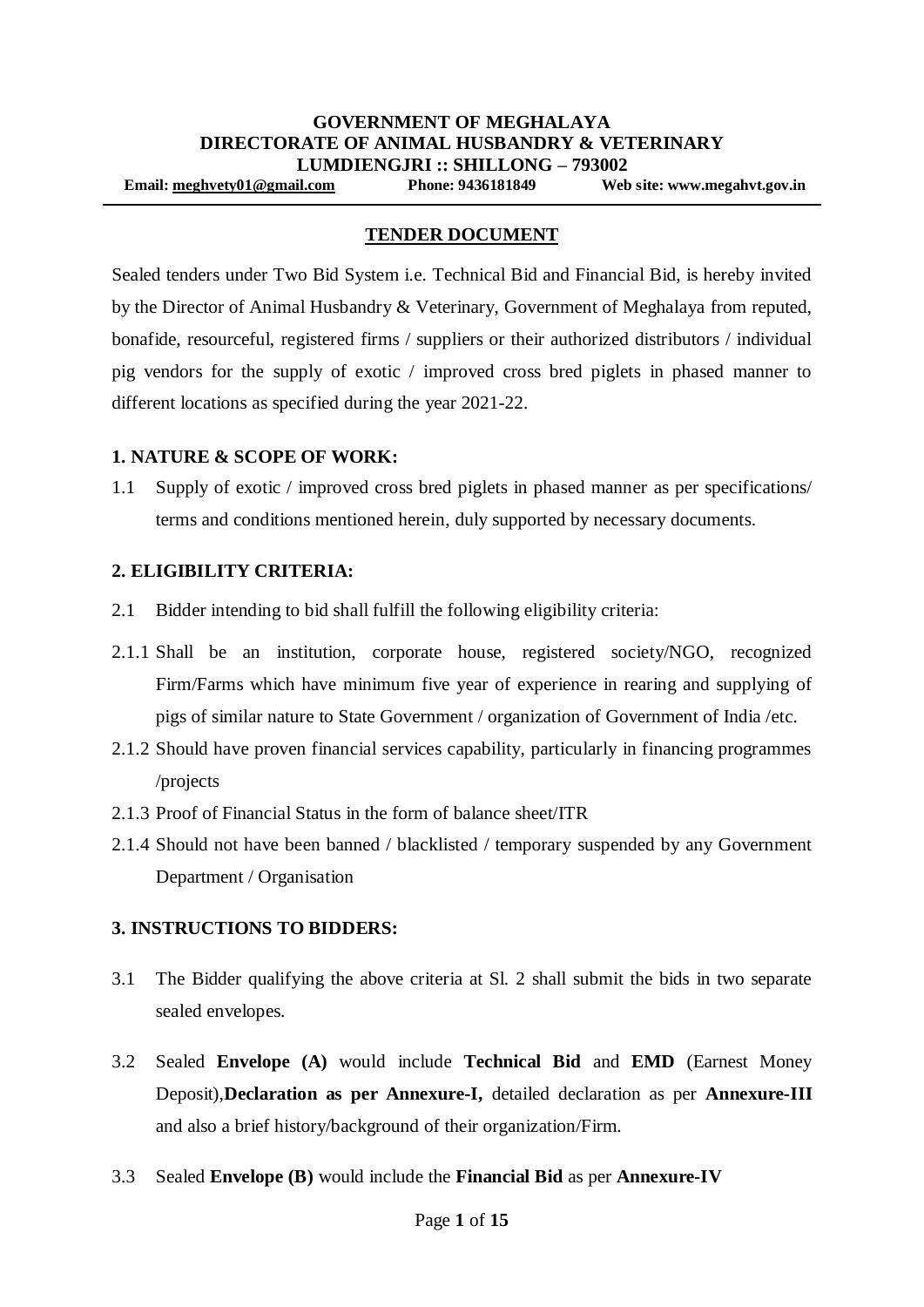- 3.4 Both Envelope (A) and Envelope (B) must then be placed in one larger envelope(sealed) superscribing "**Supply of Exotic / Improved cross bred Piglets for Department of A.H & Veterinary**" and addressed to the Director of Animal Husbandry & Veterinary, Lumdiengjri, Meghalaya, Shillong-793002.
- 3.5 The sealed envelope shall be dropped at the designated box in the office of the Director of AH & Veterinary, Lumdiengjri, Meghalaya, Shillong-793002.
- 3.6 Unsealed materials will not be accepted. Bidder shall be responsible for proper sealing of the Bid Documents to prevent accidental opening.
- 3.7 Bids must be written in English.
- 3.8 Price should be quoted in Indian Rupee both in figure and in words.
- 3.9 Any Bid(s) received after the deadline for submission of Bid(s) will be rejected outright and bidder will have to collect their bid document at their own expenses.
- 3.10 Technical Bid will be opened on the 18th October 2021 in the presence of the Bidder and/or his/her authorized representative in the Directorate of AH & Veterinary, Lumdiengjri, Meghalaya, Shillong-793002.
- 3.11 Financial Bid will be opened at a later date to be intimated accordingly.
- 3.12 Every sheet of Tender Document, complete in all respect, and all Forms/Annexures, shall be signed by the person/persons duly authorized to sign on behalf of the applicants as a token of having understood and accepted all terms and conditions mentioned in Tender Document. Any /all corrections made in the offer shall be duly authenticated by the signature of the authorized signatory.

### **4. DOCUMENTS TO BE SUBMITTED WITH THE BID:**

- 4.1 A Declaration as per **Annexure I.**
- 4.2 EMD in the form of Demand Draft which is morefully described at Sl. 6 of this document.
- 4.3 Organizational/history background of the Firm.
- 4.4 Infrastructure and other facilities available with the Firm/Farm/Institution.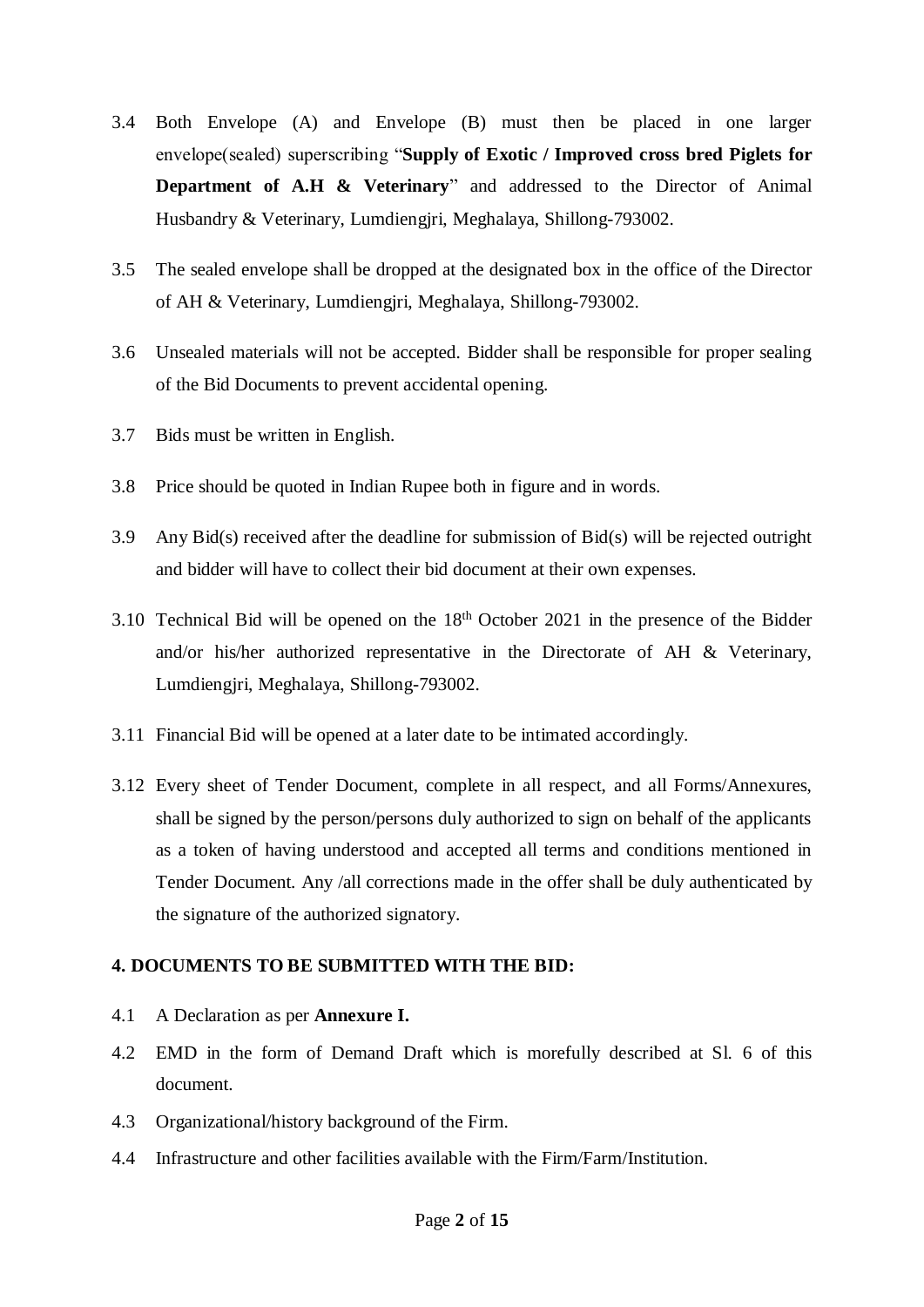- 4.5 Details of similar assignment done by applicant (to be supported by document). Otherwise a NIL declaration may be submitted in this respect.
- 4.6 Experience in carrying out related EOI assignments, value of work rendered (on-going/ executed in last 5 years) with the names and addresses of such clients. Otherwise a NIL declaration may be submitted in this respect.
- 4.7 Detail of Financial status of applicant.
- 4.8 Details of educational qualification and experience details of key personnel being proposed to handle the project.
- 4.9 Accreditation/quality certification (if any) of the Firm/Farm/Institution.
- 4.10 Last 5 years balance sheet/audited statement of accounts.
- 4.11 Authenticated copy of certificates of incorporation/registration and Memorandum of Association/Articles of Association/Trust Deed/Constitution of the organization.
- 4.12 Authenticated copy of Service tax registration certificate.
- 4.13 Authenticated copy of Income tax clearance.
- 4.14 Authenticated copy of PAN/ TIN.

## **5. PERIOD OF VALIDITY OF BIDS:**

- 5.1 Validity of Bids shall be 18 months after the date of Financial bid opening. A bid valid for a shorter period shall be rejected by the Directorate of Animal Husbandry  $\&$ Veterinary as non-responsive.
- 5.2 In exceptional circumstances, Directorate of Animal Husbandry & Veterinary may solicit the Bidder's consent for an extension to the period of validity. The request and the responses thereto shall be made in writing. The Earnest Money provided shall also be suitably extended. A Bidder may refuse the request without forfeiting the Earnest Money. A Bidder granting the request will not be permitted to modify the bid condition.

### **6. EARNEST MONEY DEPOSIT(EMD):**

6.1 The Bidder(s) shall furnish, as a part of its bid, Earnest Money of **Rs.1.00 Lakh** for general category bidder(s) & **Rs.50.00 thousand** in case of tribal bidder(s).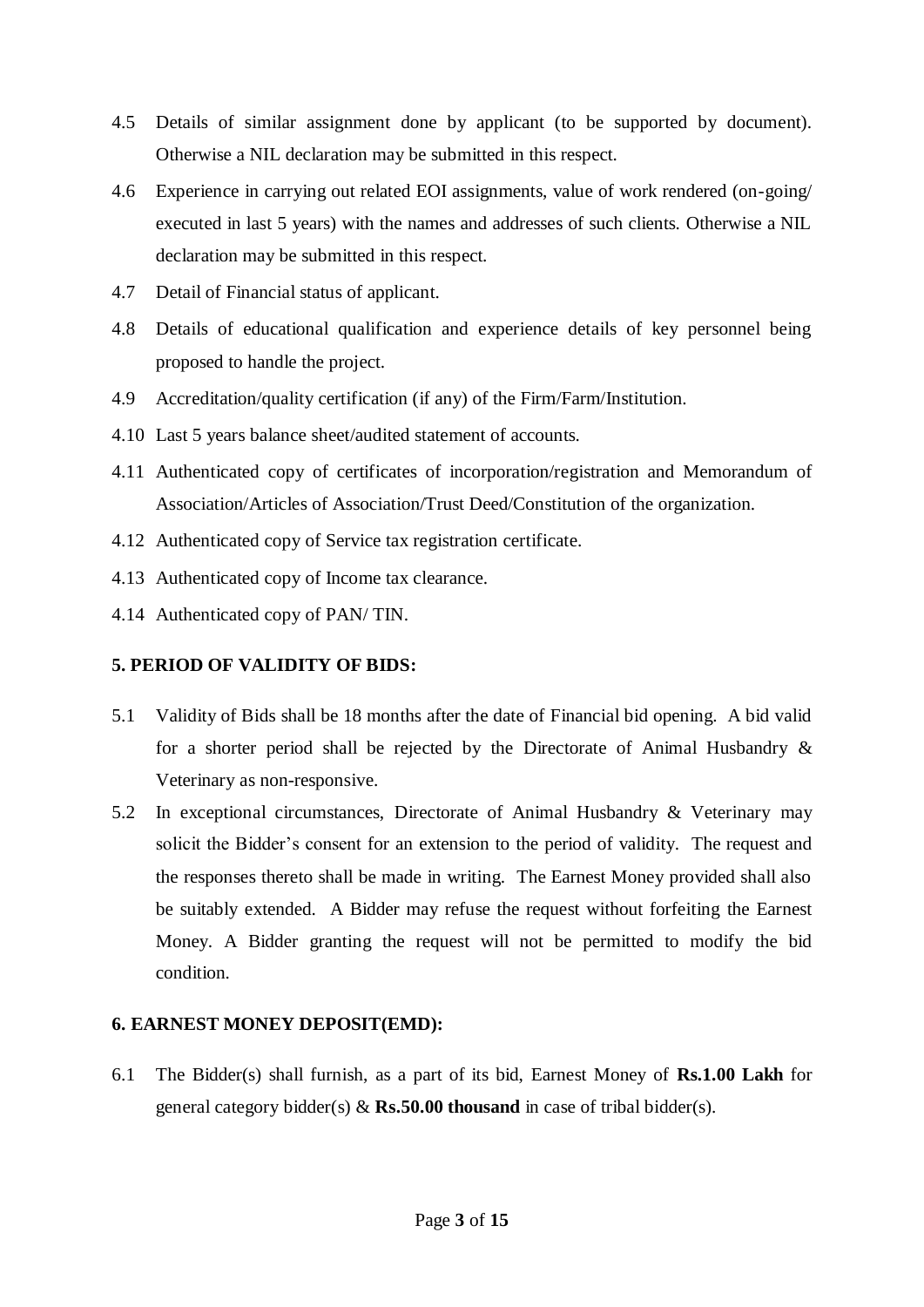- 6.2 The Earnest Money is required to protect the DIRECTORATE OF ANIMAL HUSBANDRY & VETERINARY against the risk of Bidder's conduct, which would warrant the security's forfeiture.
- 6.3 The Earnest Money shall be in the form of Deposit at Call Receipt pledged in favour of the Director Animal Husbandry & Veterinary, Meghalaya payable at Shillong
- 6.4 Any bid not accompanied by Earnest Money will be rejected.
- 6.5 Unsuccessful Bidder's Earnest Money will be discharged or returned as promptly as possible as but not later than ninety (90) days from the date of furnishing of contract by the successful bidder.
- 6.6 The successful Bidder's Earnest Money will be released upon the Bidder signing the contract.
- 6.7 The Earnest Money shall be forfeited:-
	- 6.7.1 If a Bidder withdraws his/ their bid during the period of bid validity specified by the Bidder on the Bid Form; or
	- 6.7.2 In case of a successful Bidder, fails to sign the contract; or
	- 6.7.3 In case any Bidder alters/ modifies their tenders after expiry of the deadline for receipt of tender till the date of validity of tenders.

### **7. OTHER TERMS & CONDITIONS:**

- 7.1 The **rates quoted should be valid for a period of at least 18 months** from the date of opening of financial bids.
- 7.2 **Technical Specifications** of the pigs to be supplied are mentioned in **Annexure-II**.
- 7.3 A **Certificate of fitness to travel** Pigs, as per proforma of Schedule K (see rule 87 (3))of Transport of Animals (Amendment) Rules, 2001 under The Prevention of Cruelty to Animals Act, 1960 from registered veterinary practitioner/competent authority should be enclosed for each consignment / supply order **(Annexure – V)**.
- 7.4 A **health certificate** from registered veterinary practitioner/competent authority should be enclosed for each consignment / supply order **(Annexure – VI)**.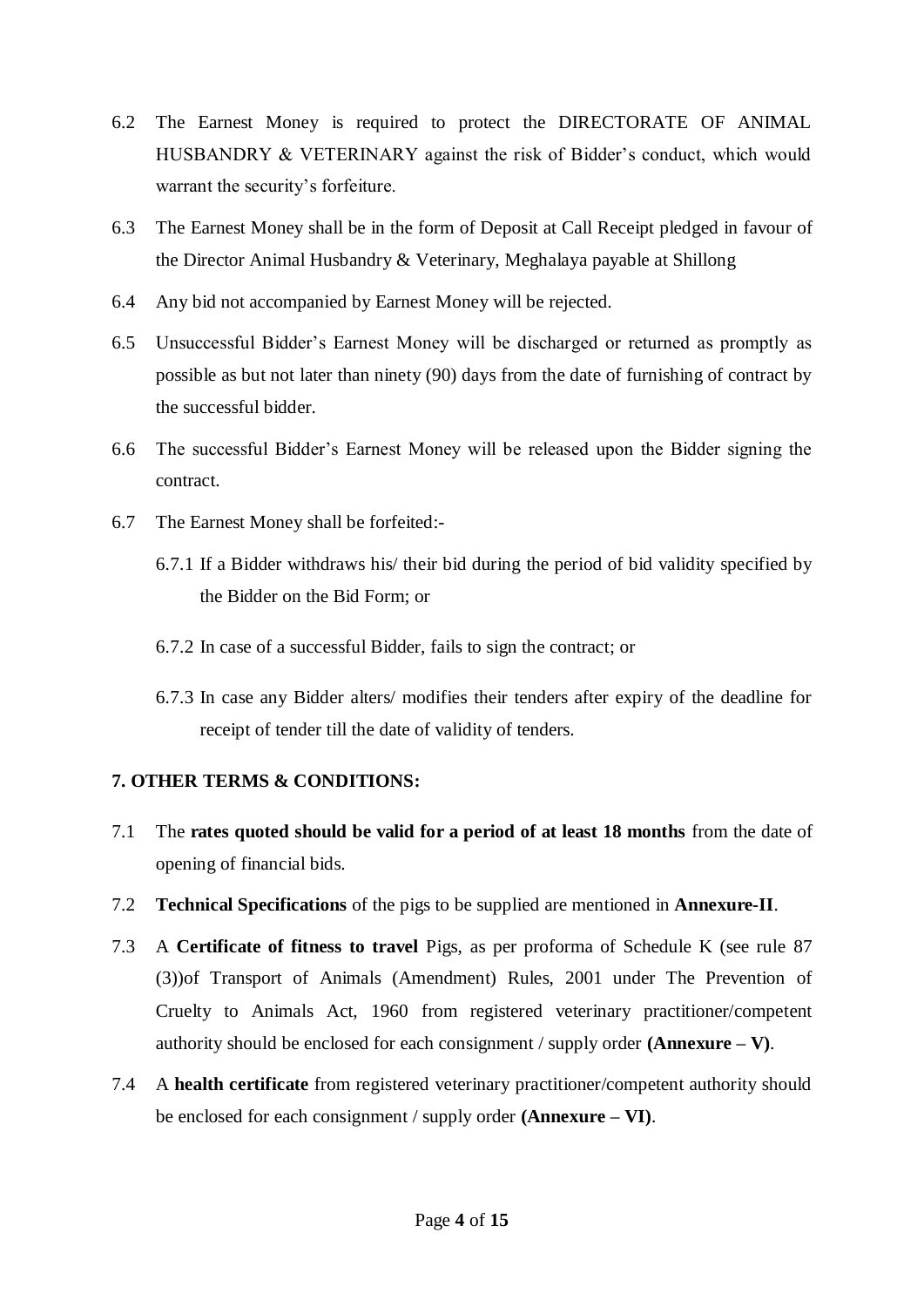- 7.5 The animals to be transported as per TRANSPORT OF ANIMALS (AMENDMENT) RULES, 2001 of The Prevention of Cruelty to Animals Act, 1960.
- 7.6 The Animals shall be supplied at convenient intervals as required by the Department and supply of animals should be affected within 20 days from the date of receipt of every supply order.
- 7.7 The **animals will be checked** for any symptoms of disease, physical deformities, mutilation, true to breed, by officers(s) appointed by Department of Animal Husbandry and Veterinary at the place where animals will be supplied. Should any diseased, deformed, mutilated or animals not conforming to specified breed are detected, the supplier shall remove such animals forthwith and to replace them with suitable animals at his own cost.
- 7.8 The animals shall be supplied, tentatively, at the following locations / as per requirements of the Department at additional locations to be specified in the supply order:
	- a. Upper Shillong, East Khasi Hills District
	- b. Nongstoin, West Khasi Hills District
	- c. Mawkyrwat, South West Khasi Hills
	- d. Nongpoh, Ri Bhoi District
	- e. Khliehriat, East Jaintia Hills District
	- f. Khliehtyrshi, West Jaintia Hills District
	- g. Williamnagar, East Garo Hills
	- h. Rongkhon, West Garo Hills District
	- i. Resubelpara, North Garo Hills
	- j. Baghmara, South Garo Hills
	- k. Ampati, South West Garo Hills District
- 7.9 Bidder shall make necessary arrangement for providing feed and fodder supplies along with water during the transit journey up to the delivery point till unloading of consignment is complete.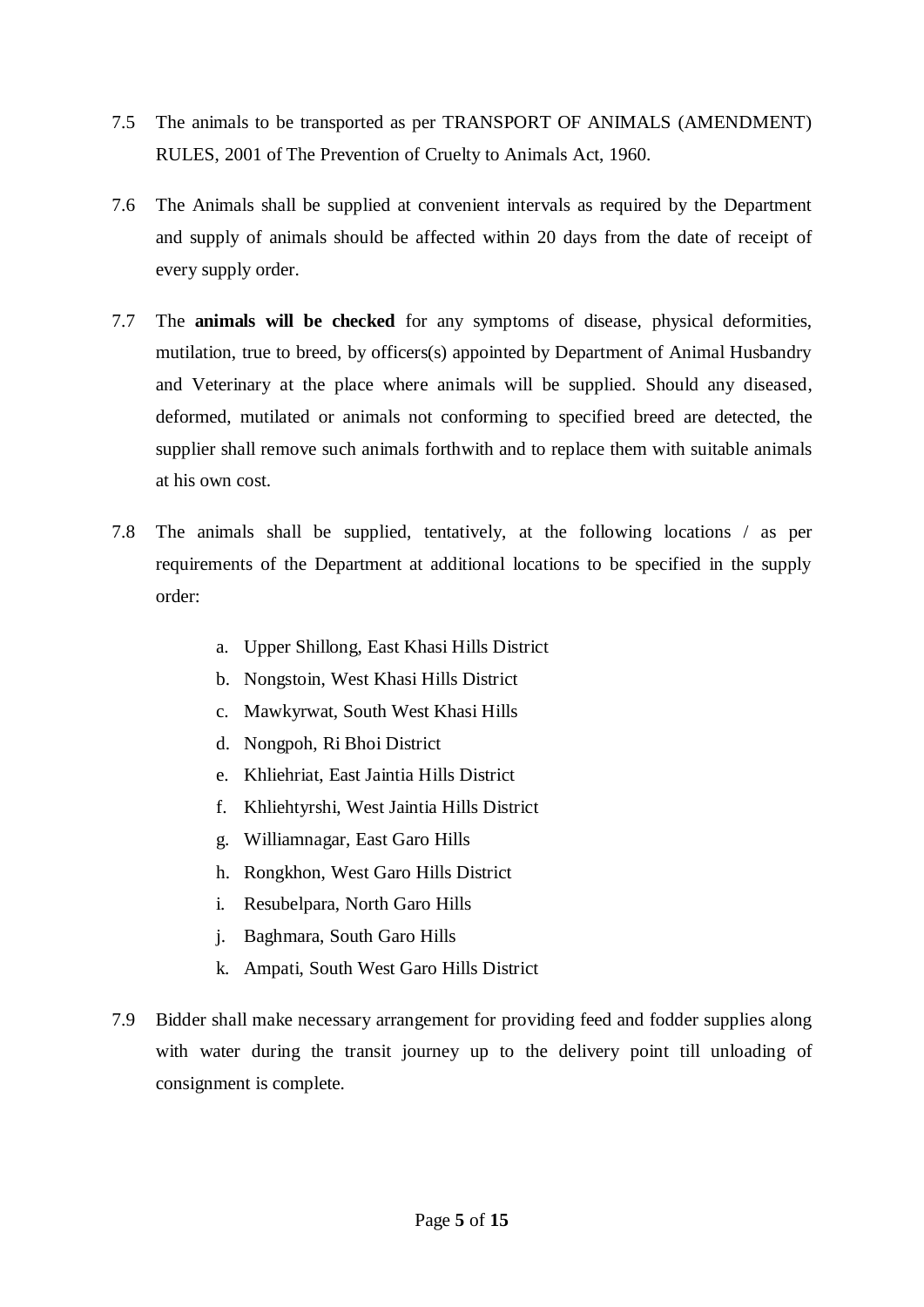#### **8. AWARD CRITERIA:**

8.1 The Directorate of Animal Husbandry & Veterinary shall award the contract to the successful Bidder (L1) whose bid has been determined to be substantially responsive and finalized based on the suitability with reference to the prescribed criteria and competitiveness of the price quoted provided further that the Bidder is determined to be qualified to perform the contract satisfactorily. However, if the terms and conditions are not found as per the prescribed norms, the claim of the lowest quote (L1) will be ignored.

# **8.2 Successful bidder other than Scheduled Tribe of the State of Meghalaya has to obtain Trading License from the Khasi Hills Autonomous District Council at their own cost.**

**8.3** As the number of pigs to be supplied is high, in the event of the lowest responsive tenderer (L1) not being able to take the load of the entire quantity, the Firm/Party should clearly mention through a **Letter of Request**. The Department then shall have the liberty to likely offer the remaining quantity to the second lowest responsive tenderer (L2), and/or third lowest responsive tenderer (L3), and so on, should those parties be willing to supply at the rates offered by the lowest responsive tenderer (L1).

## **9. RIGHT TO VARY THE NUMBER OF ANIMALS AT TIME OF AWARD:**

9.1 The Directorate of Animal Husbandry & Veterinary reserves the right, at the time of contract award, to increase or decrease the number of animals originally specified in the scheduled of requirements without any change in unit price or other terms and conditions.

### **10. RIGHT TO ACCEPT ANY BID AND TO REJECT ANY OR ALL BIDS:**

10.1 The Directorate of Animal Husbandry & Veterinary reserves the right to accept or reject any bid, and to annul bid process and reject all bids at any time prior to contract award, without thereby incurring any liability to the affected Bidder or bidders or any obligation to inform the affected Bidder or bidders of the grounds for the Directorate of Animal Husbandry & Veterinary's action.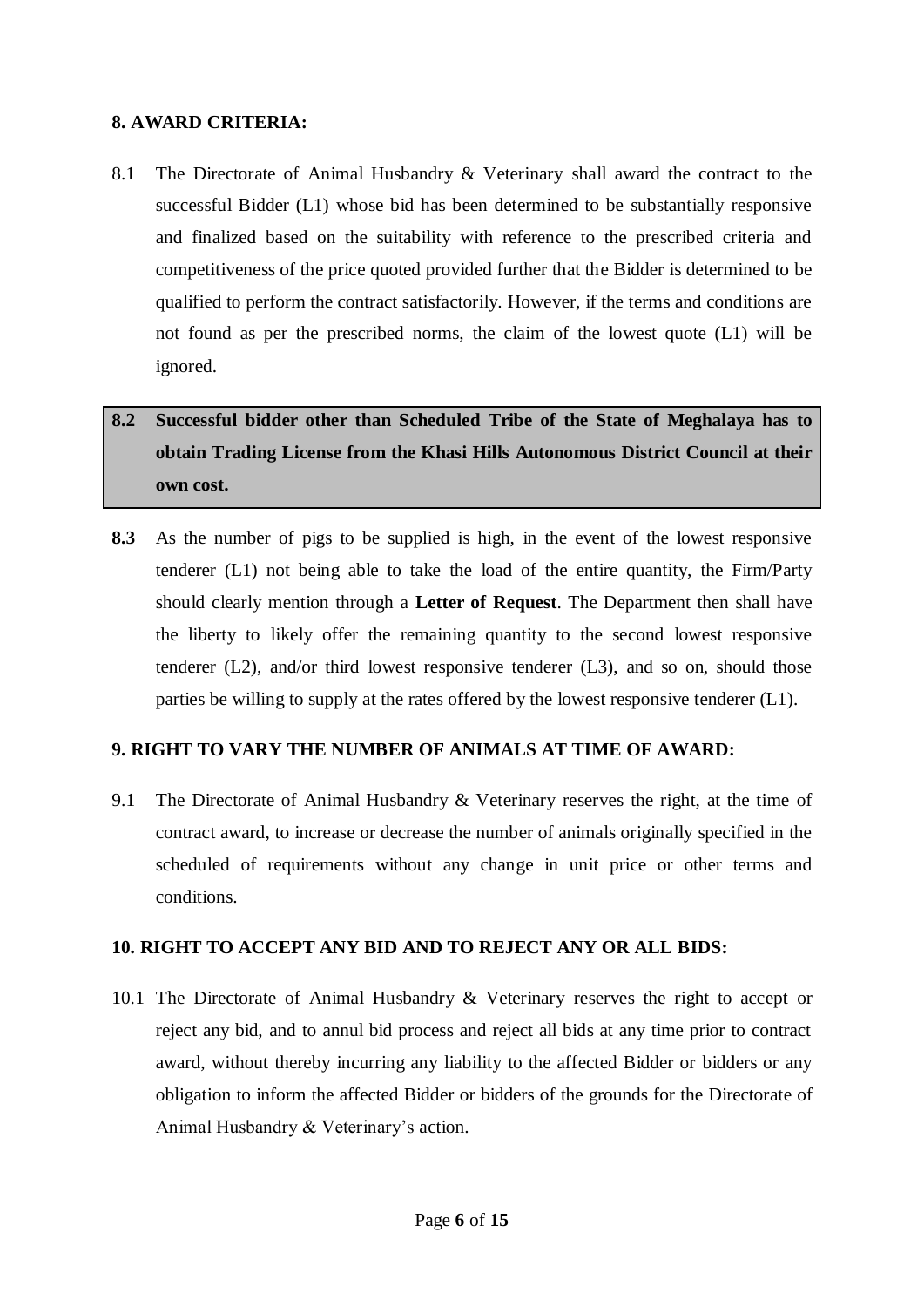#### **11.NOTIFICATION OF AWARD**

- 11.1 Prior to the expiration of the period of bid validity, the Directorate of Animal Husbandry & Veterinary will notify the successful L1 Bidder in writing by registered letter or by email, to be confirmed in writing by registered letter, that its bid has been accepted.
- 11.2 The notification of award will constitute the formation of the contract.
- 11.3 Upon the successful Bidder's furnishing of the contract, the Directorate of Animal Husbandry & Veterinary will promptly notify each unsuccessful Bidder and will discharge their Earnest Money.

### **12. SIGNING OF CONTRACT**

12.1 The supplier, on award of the contract should execute an agreement with Directorate of Animal Husbandry & Veterinary on non-judicial stamp paper of  $\overline{\xi}100$ /-(Rupees one hundred)at the expense of the supplier incorporating the terms and conditions of the contract.

#### **13. SECURITY MONEY**

- 13.1 Within 15 (fifteen) days of receipt of the Notification of contract award, the successful bidder shall furnish to the Directorate of Animal Husbandry & Veterinary the Security Deposit at the rate of 2% of the value of supply order for General category and 1% for Scheduled Tribe of the State of Meghalaya.
- 13.2 The Security Deposit shall be in one of the following forms: (a) Bank Guarantee, issued by a reputable bank or a Deposit at Call Receipt in favour of The Director A.H. & Veterinary, Meghalaya, Shillong and payable at Shillong.
- 13.3 The proceeds of the Security Deposit shall be payable to the Director of Animal Husbandry & Veterinary as compensation for any loss resulting from the Supplier's failure to complete the obligations under the contract.
- 13.4 Failure of the successful Bidder (L1) to sign the Contract and/or furnish the Security Deposit shall constitute sufficient grounds for the annulment of the award and forfeiture of the Earnest Money. In that event, the Directorate of Animal Husbandry & Veterinary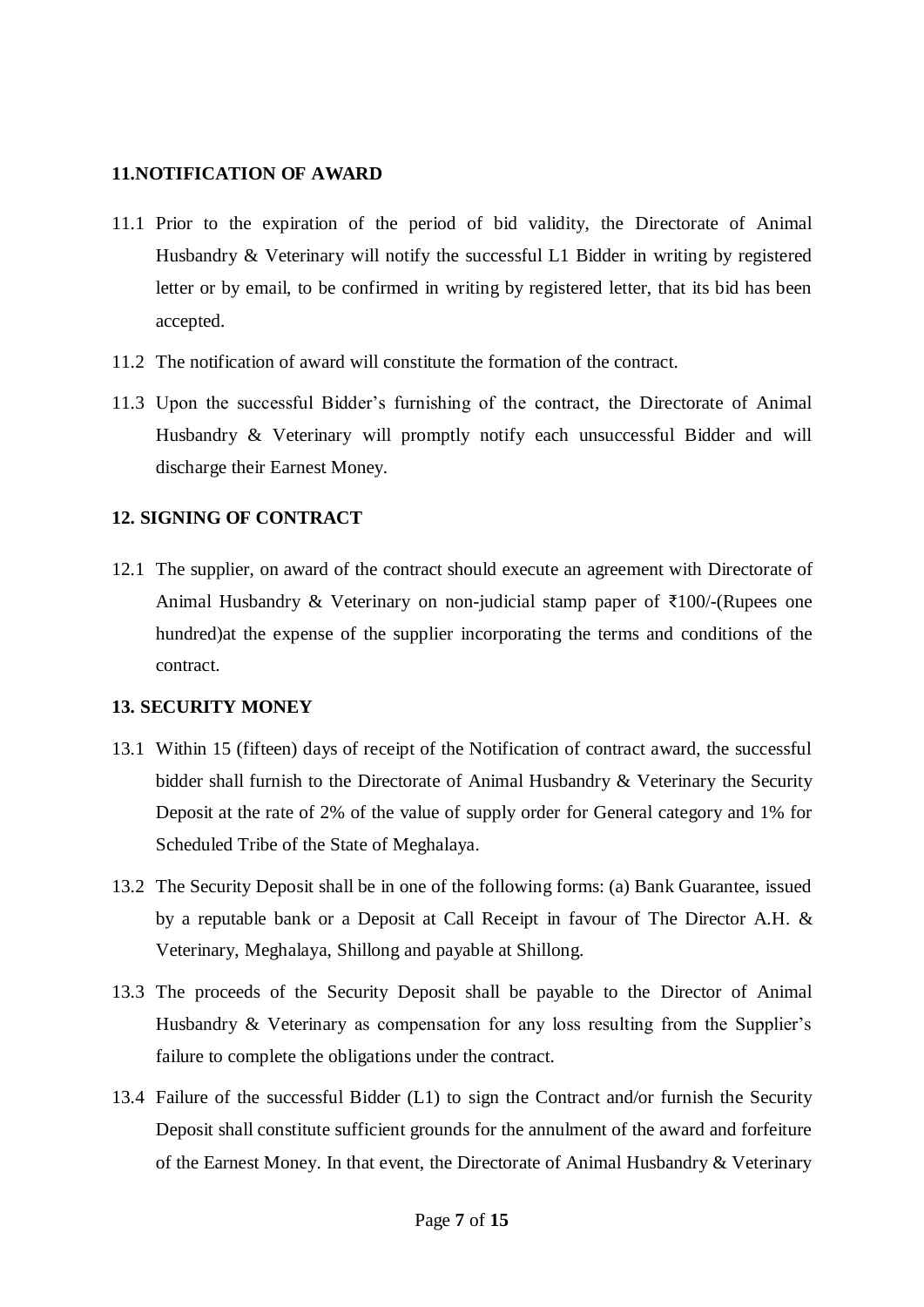shall have the liberty to award the Contract to the second lowest responsive tenderer (L2).

13.5 The Security Deposit will be released by the Directorate of Animal Husbandry & Veterinary and returned to the Supplier not later than 90 days following the date of completion of the Supplier's performance obligations under the contract.

### **14. PENALTY CLAUSE**

- 14.1 For non-performance/delayed performance, the following penalties may be imposed on the successful bidder, without assigning any reasons thereof. This is however subject to obtaining of extension in writing from the Director of Animal Husbandry & Veterinary on valid ground before expiry of delivery period:
	- 14.1.1 Forfeiture of Security Deposit

14.1.2 Imposition of penalty @ 5% (five percent) of the total value of the item covered in supply order, per week of delay.

## **15. RESOLUTION OF DISPUTES**

- 15.1 The Directorate of Animal Husbandry & Veterinary and the Agency/Firm shall make every effort to resolve amicably by direct informal negotiation any disagreement or dispute arising between them under or in connection with the contract, **failing which either party may approach a competent court having jurisdiction to resolve the dispute. In connection with this Tender, cases,if any, shall be subject to the jurisdiction of competent court at Shillong.**
- 15.2 For resolution of disputes, appropriate legal action shall be initiated in consultation with Law Department, Government of Meghalaya. Relevant sections of Indian laws as amended from time to time shall be applicable and binding on the bidder.

### **16. STANDARDS:**

16.1 The services provided under this contract shall conform to the standards mentioned in the Technical Specifications.

### **17. TRANSPORTATION:**

17.1 The transportation cost of the piglets shall be mentioned clearly as per FOR holding area mentioned in Sl. 7.8.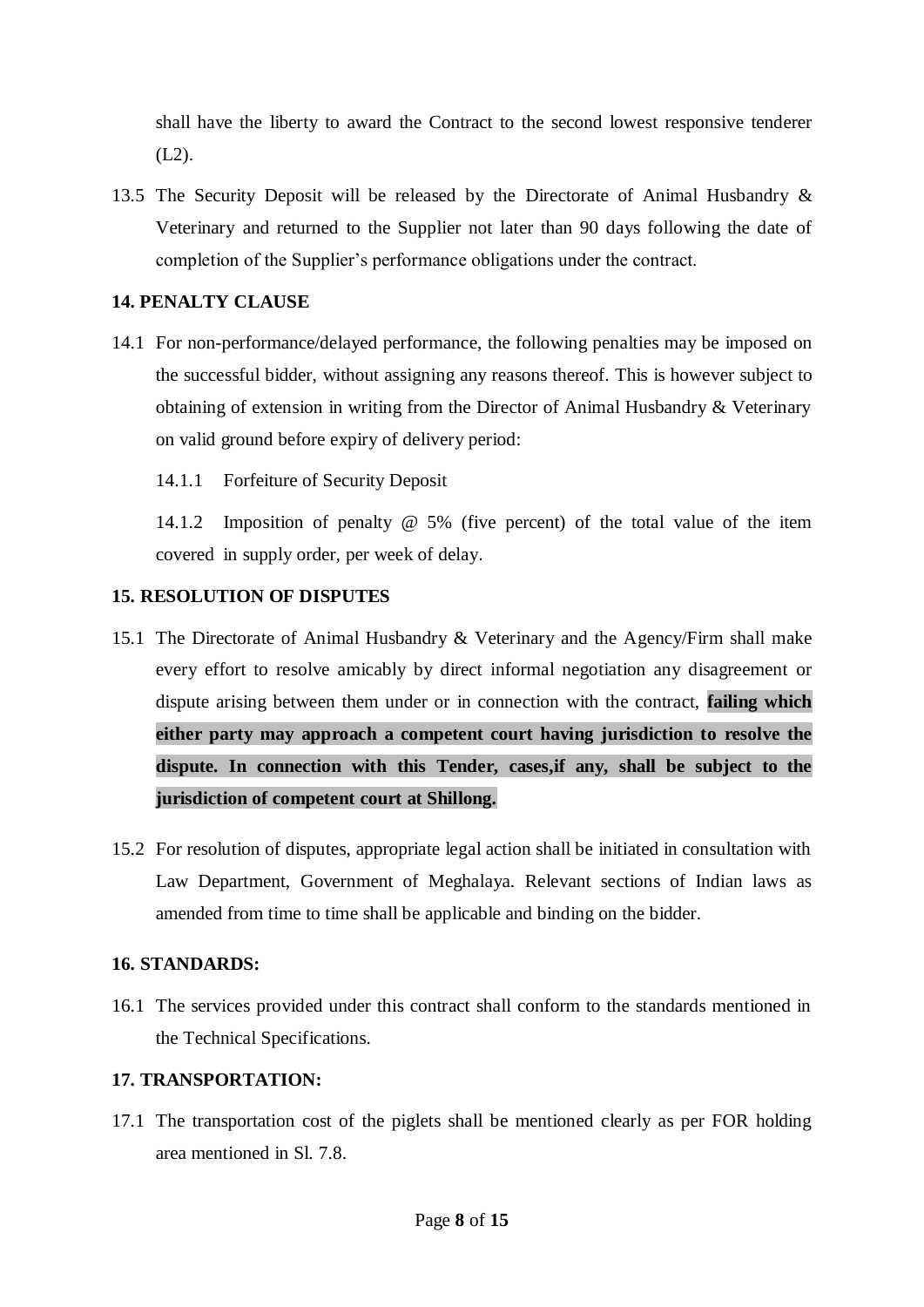#### **18. PAYMENT:**

- 18.1 No advance payment shall be made by the Department to the awardee.
- 18.2 For bids denominated in Indian Rupees, the payment shall be made through EFT/ NEFT/Cheque/Demand Draft by the Department only after the Provisional Acceptance Certificate (PAC) is received duly certifying that the animals have been received in good condition as per the specifications of the contract.

#### **19. TAXES AND DUTIES:**

- 19.1 The supplier shall be entirely responsible for all taxes and duties etc. incurred until completion of the contract.
- 19.2 TDS wherever applicable shall be deducted at source as per extant laws.

#### **20**. **ACCEPTANCE:**

20.1 Acceptance, both provisional and final, regarding the bid will be through the Director of Animal Husbandry & Veterinary, Meghalaya or his authorized representative.

#### **21**. **AMENDMENT TO TENDER DOCUMENT:**

21.1 At any time prior to the last date of receipt of bids Directorate of Animal Husbandry & Veterinary, may for any reason, whether at its own initiative or in response to a clarification requested by a prospective bidder, modify the tender document by an amendment. In order to provide prospective bidder reasonable time in which to take the amendment into account in preparing their bids, the Directorate of Animal Husbandry & Veterinary, may at its discretion, extend the last date for receipt of bids and/or make other changes in the requirements set out in the Tender.

**Director A.H. & Veterinary Meghalaya, Shillong**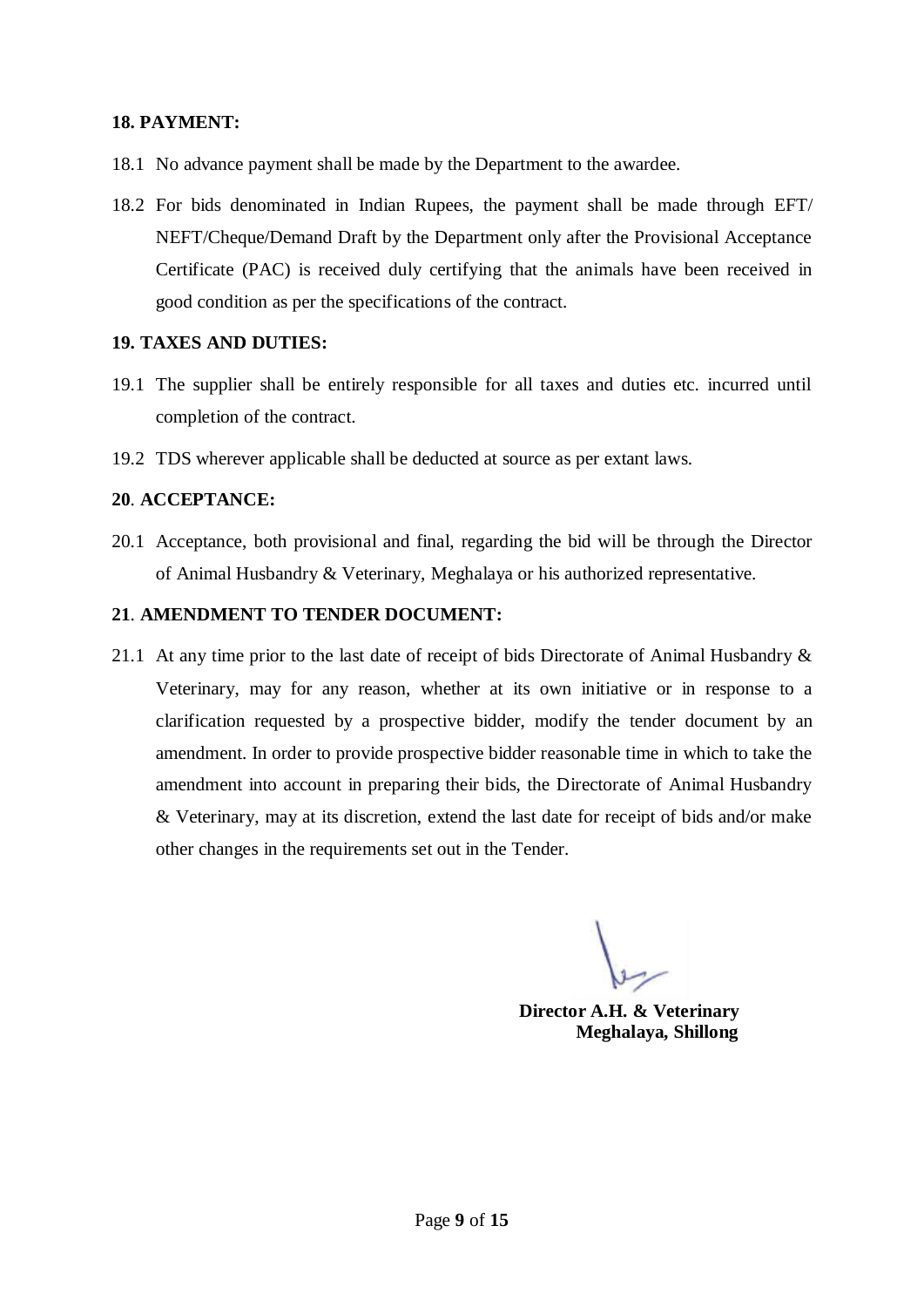## **ANNEXURE I**

*(Proforma for Declaration to be submitted by Bidder with Technical Bid To be submitted in Letter Head of Firm/ Agency)*

#### **DECLARATION**

| I/We. | the authorised signatory on behalf of |
|-------|---------------------------------------|
|       | , do solemnly declare that:           |

1. I/We have carefully read all Terms and Conditions of Tender for the Supply of \_\_\_\_\_\_\_\_\_\_\_\_\_\_\_\_\_\_\_\_\_\_\_\_\_\_\_\_\_\_\_\_\_\_\_\_\_\_\_\_\_\_\_\_\_\_\_\_\_\_\_\_\_\_\_\_\_\_\_\_\_\_\_\_\_\_\_\_\_\_\_\_\_\_\_

2. All information furnished by me/us in respect of fulfilments of eligibility criteria and qualification information of this Tender is complete, correct and true.

3. If any information furnished by me/us in support of the information furnished by me/us is found to be false/incorrect at any time, the Department of Animal Husbandry & Veterinary, Meghalaya, Shillong may cancel my Tender and action as deemed fit may be taken against me/us, including termination of the contract, forfeiture of Earnest Money and banning/ delisting of our firm and all partners of the firm for a minimum period of 01 (one) year.

4. I/We have never been banned or delisted/ black listed by any Govt. or Quasi Govt. Agency or any Public Sector Undertaking.

5. All documents / credentials submitted along with this tender are genuine, authentic, true and valid.

#### **Full Signature of the Authorized person**

Date & Place: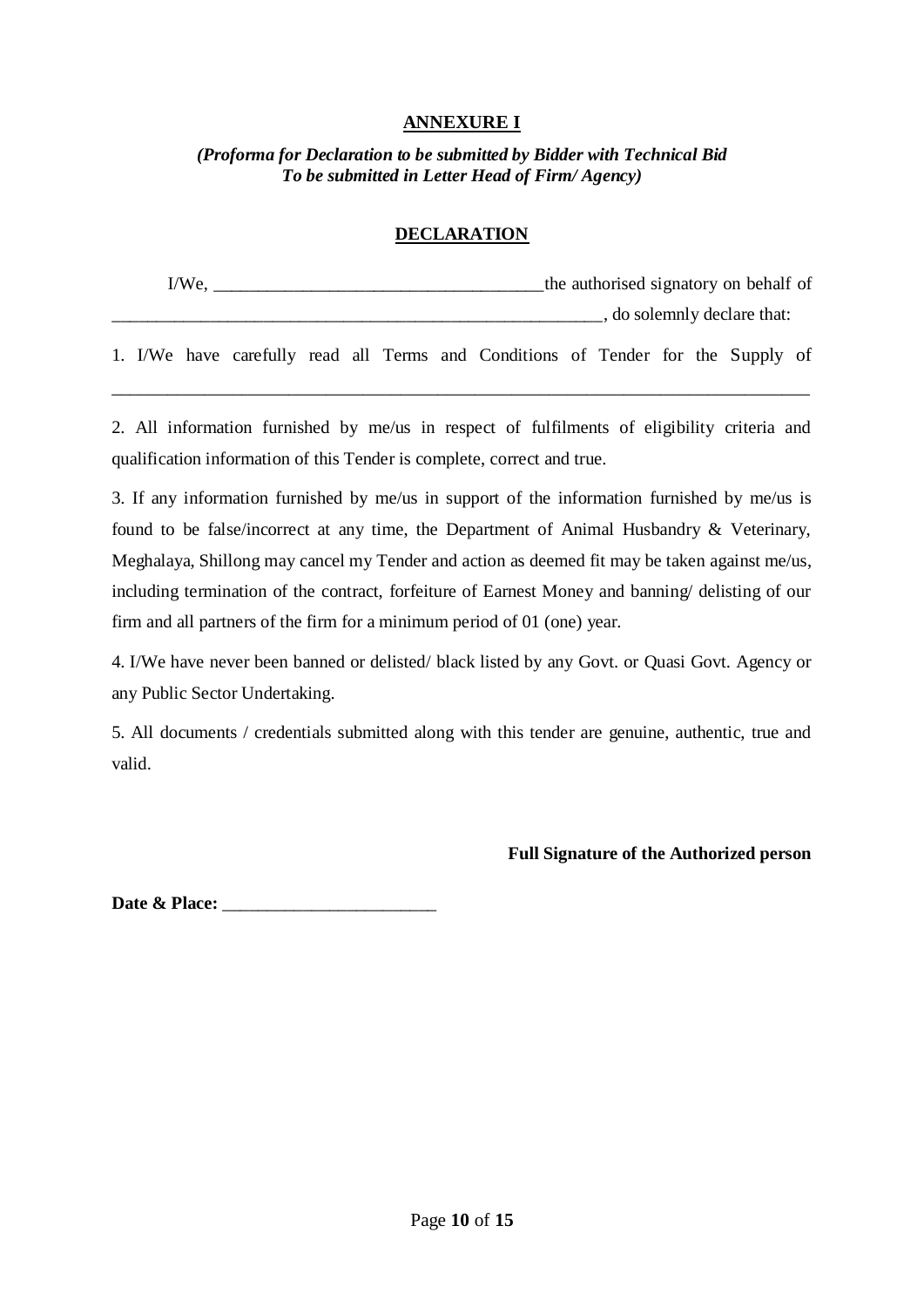## **ANNEXURE II**

## **Technical Specification of Piglets to be supplied**

| Sl.No          | <b>Characteristic</b>     | <b>Specifications</b>                                                       |
|----------------|---------------------------|-----------------------------------------------------------------------------|
| 1              | <b>Exotic Breed</b>       | Hampshire/ Large Black                                                      |
| $\overline{2}$ | Improved cross bred       | (a) Cross bred piglets of Hampshire/ Large Black                            |
|                |                           | (b) Lumsniang                                                               |
| 3              | Age (Male piglets)        | Between 4 to 5 months                                                       |
| $\overline{4}$ | Age (Female piglets)      | Between 3 to 4 months                                                       |
| 5              | Color                     | Preferably black                                                            |
| 6              | Weight (Male piglets)     | Not less than 15 kg                                                         |
| 7              | Weight                    | Not less than 15 kg                                                         |
|                | (Female piglets)          |                                                                             |
| 8              | Health status             | 1. Good health and free from physical deformities, skin                     |
|                |                           | infection, worm infestation and body mutilation.                            |
|                |                           | 2. Should not show any clinical signs of diseases like                      |
|                |                           | FMD, Transmissible Gastro Enteritis (TGE), African                          |
|                |                           | Swine Fever (ASF), Classical Swine Fever (CSF),                             |
|                |                           | Porcine Reproductive & Respiratory Syndrome (PRRS)                          |
|                |                           | 3. Should be sourced from Farms/ Zones which are                            |
|                |                           | apparently free from FMD, TGE, ASF, PRRS                                    |
|                |                           | (certification of fitness required as per Annexure-VI)                      |
| 9              | <b>Vaccination Status</b> | Must be vaccinated against Classical Swine Fever                            |
|                |                           | (CSF)                                                                       |
| 10             | Genetic Character         | Animals should exhibit True to breed characteristics                        |
| 11             | Quantity required         | Approx. 7,000 units $(1 \text{ unit} = 1 \text{ male} \& 3 \text{female}).$ |
|                |                           | Quantity may be increased or decreased as per                               |
|                |                           | discretion of the Directorate of AH & Veterinary                            |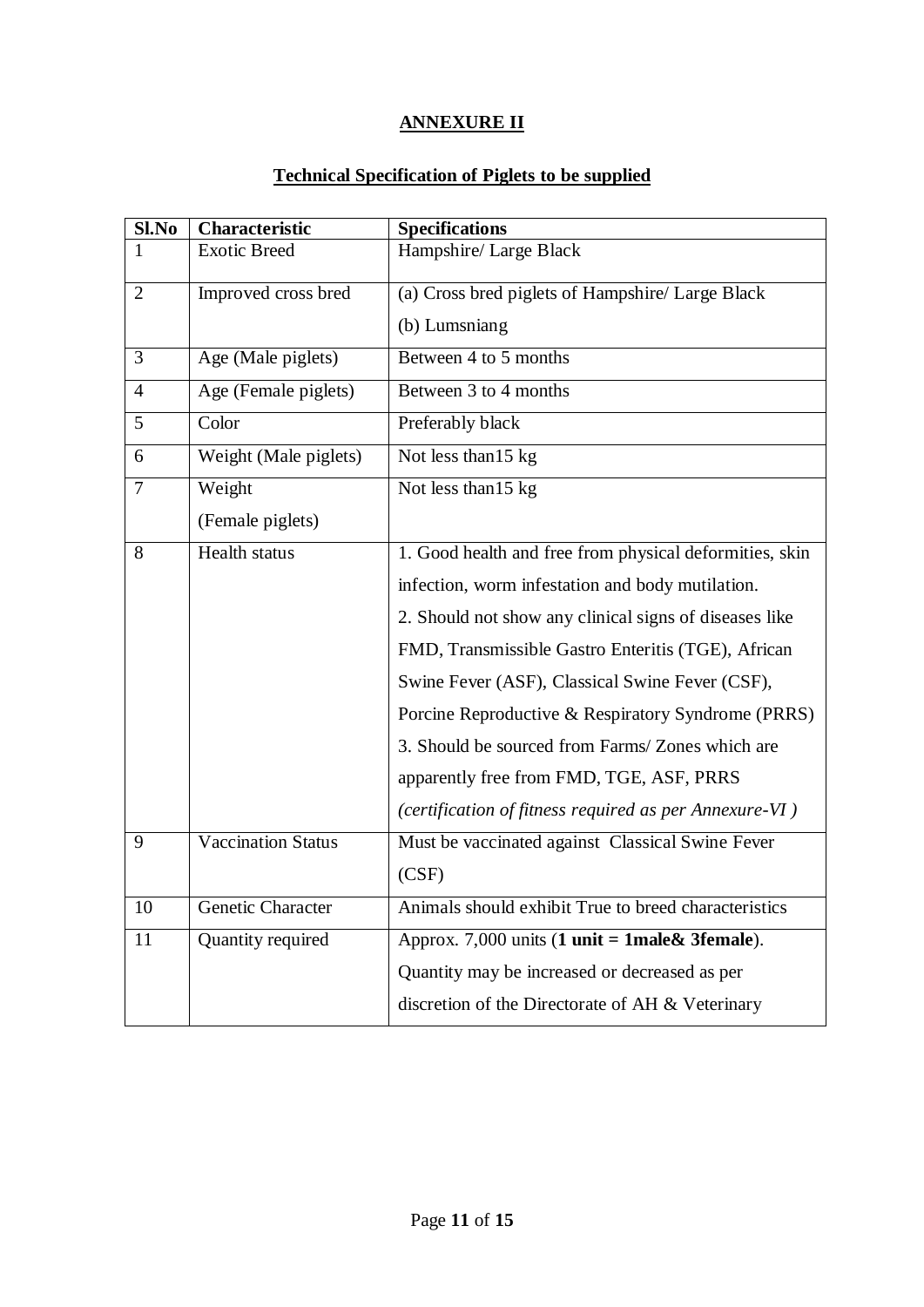## **ANNEXURE III**

## **Detailed Declaration to be submitted with Technical Bid for Supply of Supply of Exotic / Improved Cross Bred Piglets**

|                  | Sl. No   Particular                                                                                                       | To be filled in by the bidder |
|------------------|---------------------------------------------------------------------------------------------------------------------------|-------------------------------|
| 1.               | Name & Address of the bidder/Supplier                                                                                     |                               |
| 2.               | Telephone Nos. / Fax No./ E-mail / website                                                                                |                               |
| 3.               | Date of establishment of the agency /firm                                                                                 |                               |
| $\overline{4}$ . | Registration Number under the GOI Act if<br>Any (Please attach required certificate)                                      |                               |
| 5.               | Specifications and number of animals:                                                                                     |                               |
| 6.               | (a) PAN/TIN number<br>(b) GSTIN number<br>(c) Incorporation Certificate in case of<br>Company/ Partnership/ Society/ AoP  |                               |
| 7.               | Earnest Money Deposit (EMD) submitted.                                                                                    | YES / NO                      |
| 8.               | <b>EMD</b> details<br>DD No.<br>Date<br>Drawn on Bank<br>For Rs                                                           |                               |
| 9.               | Proof of financial status of the agency in<br>form of balance sheet/ITR                                                   |                               |
| 10               | Details of the contract with any two<br>Govt./Public sector etc. with contact person's<br>name & Tel./cell No. etc if any |                               |
| 11               | Remarks if any                                                                                                            |                               |

#### *(To be filled and submitted by the Bidder)*

**Note: It is mandatory to attach the authenticated/ self-attested copy of required certificates/proof with above information.**

**Date & Place (Name & Seal of the authorized signatory of the agency)**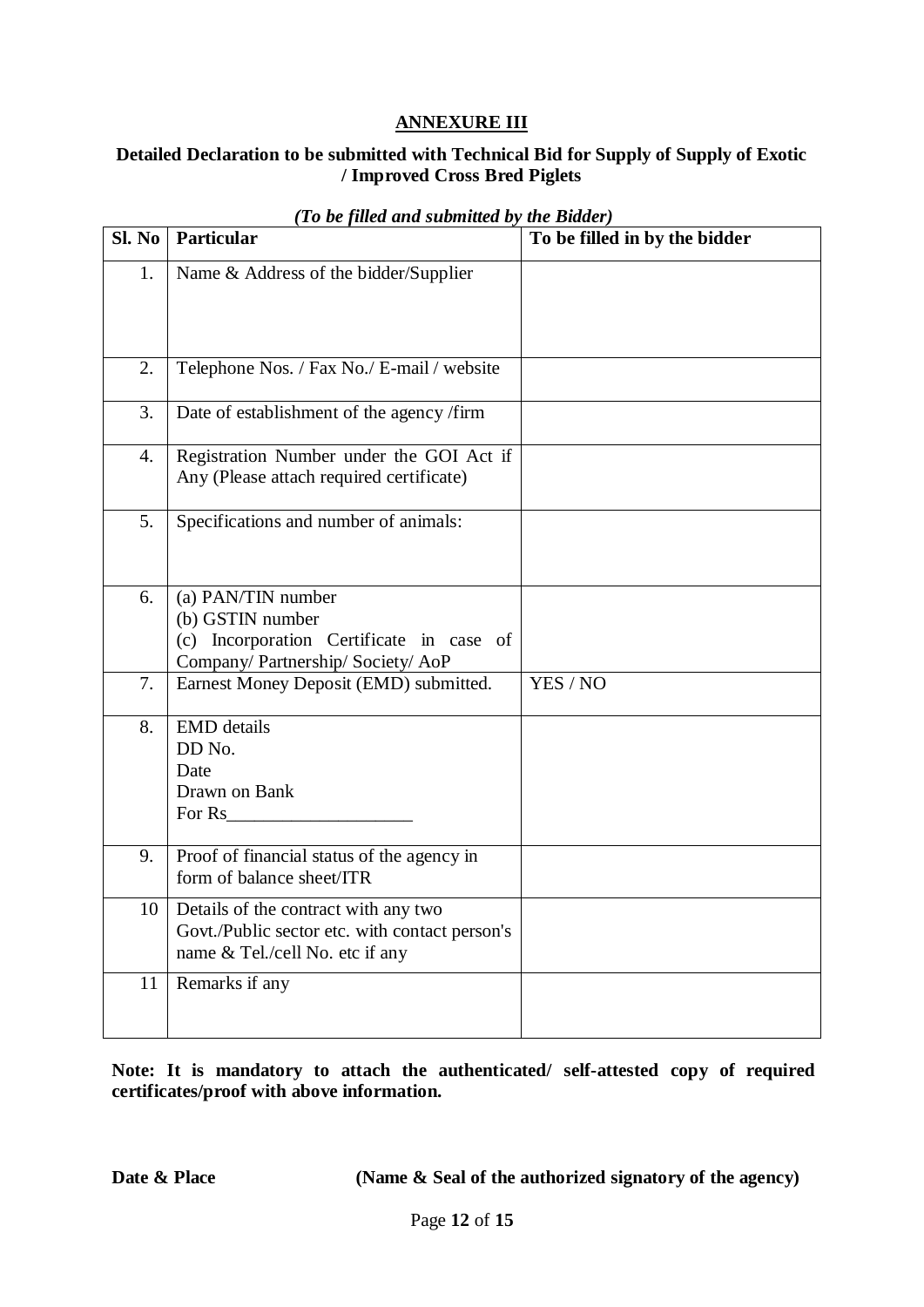## **ANNEXURE IV**

## **Financial Bid for Supply of Exotic/ Improved Cross Bred Piglets**

## *(To be filled and submitted SEPARATELY by the Bidder FOR EACH BREED of pig)*

#### **Name & Address of the bidder/firm:**

## **Breed: Hampshire/ Duroc/ Large Black/ Yorkshire**

| Sl.No | <b>Breed</b>                 | <b>Sex</b>     | Age        | Rate/Animal<br>(Words) | Rate/Animal<br>(Figure) |
|-------|------------------------------|----------------|------------|------------------------|-------------------------|
| 1.    | Pure Hampshire/ Large        | M              | $4$ to 5   |                        |                         |
|       | <b>Black</b>                 |                | months     |                        |                         |
|       |                              | $\overline{F}$ | $3$ to 4   |                        |                         |
|       |                              |                | months     |                        |                         |
| 2.    | (a) Cross bred Hampshire     | M              | $4$ to 5   |                        |                         |
|       | Large Black                  |                | months     |                        |                         |
|       | (b) Lumsniang                | F              | $3$ to $4$ |                        |                         |
|       |                              |                | months     |                        |                         |
| 3.    | $i$ . Tax $(i$ f any $)$     |                |            |                        |                         |
|       | ii.Transportation FOR        |                |            |                        |                         |
|       | holding area (mention the    |                |            |                        |                         |
|       | holding area)                |                |            |                        |                         |
|       | iii. Additional costs if any |                |            |                        |                         |
| 4.    | Remarks if any               |                |            |                        |                         |
|       |                              |                |            |                        |                         |
|       |                              |                |            |                        |                         |
|       |                              |                |            |                        |                         |

**Date & Place** (Name & Seal of the authorized signatory of the agency)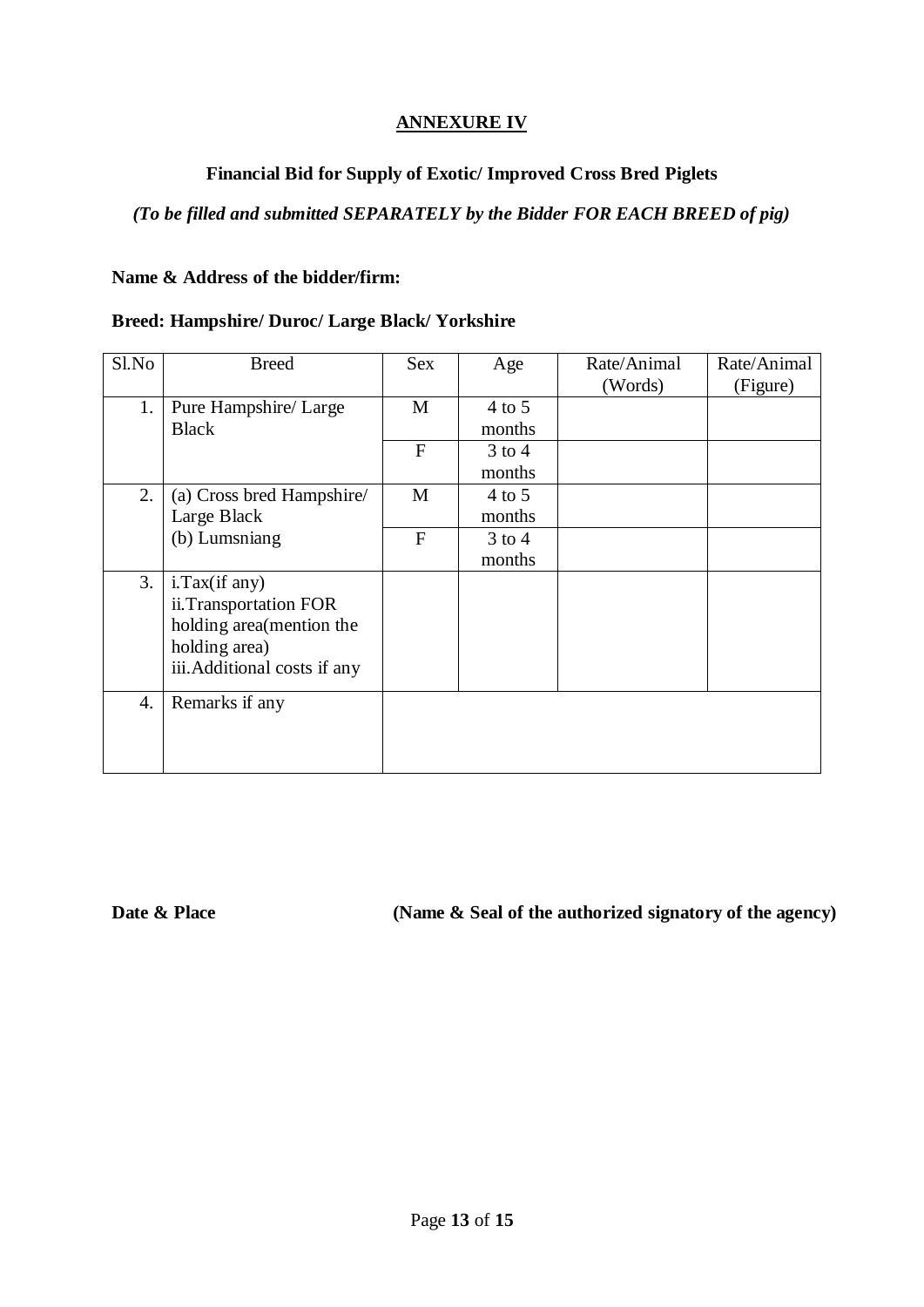## **ANNEXURE V**

#### **Schedule K (see rule 87 (3))**

#### **Proforma for Certificate of Fitness to travel Pigs**

#### *(This certificate should be completed and signed by a registered Veterinary doctor)*

| Date and time of examination |  |
|------------------------------|--|
|------------------------------|--|

| Species of Animals |  |
|--------------------|--|
|--------------------|--|

| <b>Number of Animals</b> |  |
|--------------------------|--|
|--------------------------|--|

Sex<sup>1</sup>

 $Age$ 

I hereby certify that I have read Rules 86 to 95 in Chapter VIII of the Transport of Animal Rules, 1978

- 1. That, at the request of (consignor) I examined the above mentioned animals not more than 12 hours before their departure
- 2. That each appeared to be in a fit condition to travel by rail/road/sea and is not showing any signs of any infectious or contagious or parasitic disease(s) and that it has been vaccinated against any infectious or contagious disease(s)
- 3. That the animals were adequately fed and watered for the purpose of the journey.
- 4. That the animals have been vaccinated.
	- (a) Type of vaccine(s)  $\frac{1}{\sqrt{2}}$
	- (b) Date of vaccination \_\_\_\_\_\_\_\_\_\_\_\_\_\_\_\_\_\_\_\_\_\_\_\_\_\_\_\_\_\_\_\_\_\_\_\_\_\_\_\_\_\_

Date& place \_\_\_\_\_\_\_\_\_\_\_\_ Signed\_\_\_\_\_\_\_\_\_\_\_\_\_\_\_\_\_\_\_\_\_

| <b>Signed</b>        |  |
|----------------------|--|
| Name of veterinarian |  |
| Regn. No             |  |

Address\_\_\_\_\_\_\_\_\_\_\_\_\_\_\_\_\_ \_\_\_\_\_\_\_\_\_\_\_\_\_\_\_\_\_

Qualification\_\_\_\_\_\_\_\_\_\_\_\_\_\_